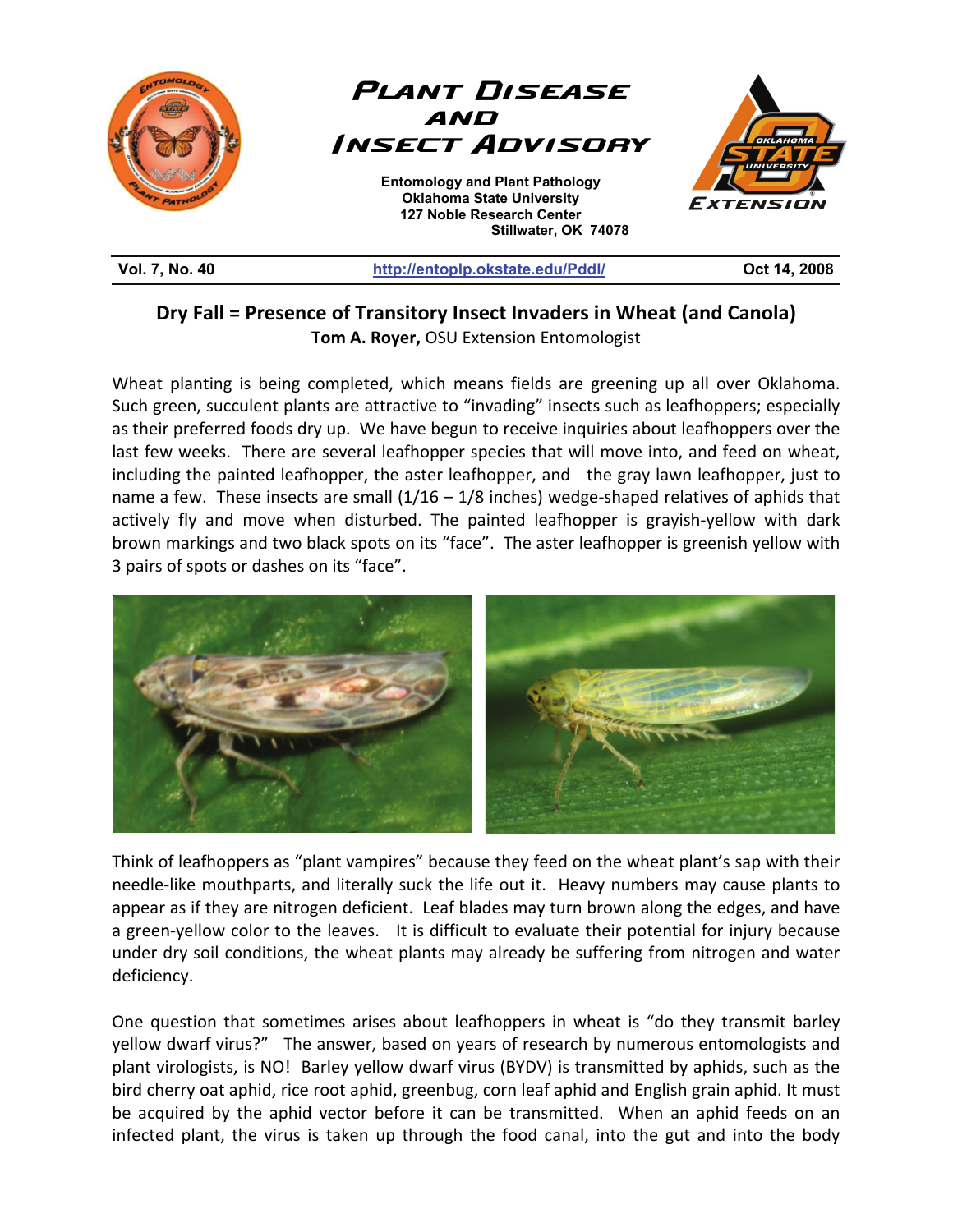cavity where it then circulates into the accessory salivary gland of the aphid. The aphid infects a new plant when it "spits" infected saliva as it feeds. It is not transmitted through seed, infected soil, by rubbing healthy leaves with infected leaves, by pollen or by leafhoppers that have fed on an infected plant. Any correlation between treating a field for leafhoppers with an insecticide and a seeming reduction in barley yellow dwarf incidence probably occurred because infective aphids were controlled as well.

I know of no recommended treatment threshold for leafhoppers; in fact I found only one reference on leafhoppers in wheat, written in 1932. My "rule of thumb" suggestion is that if noticeable damage is present, and leafhopper numbers are high (they come up in clouds as you walk) consider treatment with an insecticide. While Lorsban 4E SG and dimethoate are specifically labeled for control of leafhoppers, other products such as Baythroid, Karate, Mustang MAX and Proaxis will likely work as well. Leafhoppers will probably be around until things really cool down, sometime after October. For more information, consult Current Report CR-7194 Management of Insect and Mite Pests in Small Grains.

## **Aster leafhopper and Canola**

\_\_\_\_\_\_\_\_\_\_\_\_\_\_\_\_\_\_\_\_\_\_\_\_\_\_\_\_\_\_\_\_\_\_\_\_\_\_\_\_\_\_\_\_\_\_\_\_\_\_\_\_\_\_\_\_\_\_\_\_\_\_\_\_\_\_\_\_\_\_\_\_\_\_\_\_\_\_

**Tom A. Royer,** OSU Extension Entomologist

As winter canola acres expand in Oklahoma, the aster leafhopper (also known as the sixspotted leafhopper, see previous article for image) is of concern because it is a vector of aster yellows. Aster yellows disease is caused by a mycoplasma that requires transmission by a host insect. This disease can be particularly damaging to canola, especially when it infects plants early. It affects more than 300 species of plants including several common weeds such as horseweed, plantain, ragweed, wild carrot and wild lettuce. The disease is picked up by the leafhopper vector, but it takes 9 to 21 days for the leafhopper to become infective. Once it is infective, it can spread the disease for up to 100 days. Unfortunately, this insect has had all summer to pick up the disease from other sources before canola is planted.